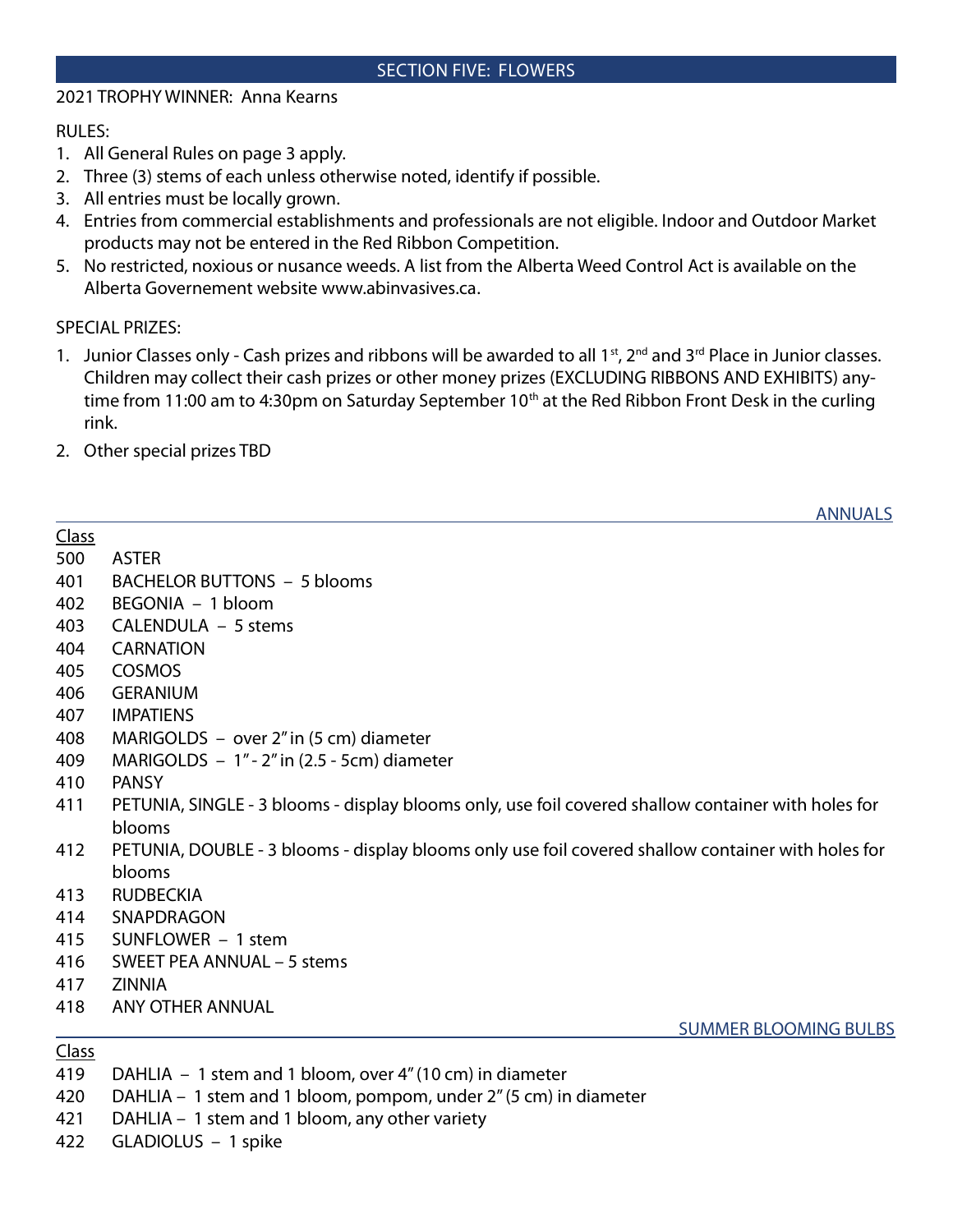| <b>Class</b> |                                                                                                                      |
|--------------|----------------------------------------------------------------------------------------------------------------------|
| 423          | <b>CLEMATIS</b>                                                                                                      |
| 424          | <b>CONEFLOWER</b>                                                                                                    |
| 425          | <b>DAISY</b>                                                                                                         |
| 426          | $LILY - 1$ stem                                                                                                      |
| 427          | PHLOX (Perennial) - 1 stem                                                                                           |
| 428          | ROSE - 1 stem, 1 bloom, no buds                                                                                      |
| 429          | <b>STATICE</b>                                                                                                       |
| 430          | YARROW - 1 stem                                                                                                      |
| 431          | ANY OTHER PERENNIAL - 1 spike or stem                                                                                |
|              | ARRANGEMENTS                                                                                                         |
| <b>Class</b> |                                                                                                                      |
| 432          | ARRANGEMENT – fresh flowers and foliage in teacup, not to exceed 8" (20 cm) in any direction, view from<br>all sides |
| 433          | ARRANGEMENT – Fall theme using flowers, fruits, vegetables or berries (max width 24")                                |
| 434          | ARRANGEMENT - live flowers, foliage, decorations and/ or berries                                                     |
| 435          | <b>BOUQUET of GARDEN FRESH FLOWERS</b>                                                                               |
| 436          | MONOCHROMATIC COLOUR ARRANGEMENT - shades and tints of one colour, live flowers and foli                             |
|              | age, container should be the same colour, white is allowed.                                                          |
| 437          | PRECIOUS MEMORIES - an arrangement of live flowers and foliage using an antique or relic from the                    |
|              | past                                                                                                                 |
| 438          | SMALL IS BEAUTIFUL - a miniature arrangement of fresh flowers and foliage, not over 3" (7.62 cm) in any              |
|              | direction                                                                                                            |
|              | POTTED PLANTS & PLANTERS                                                                                             |
| <b>Class</b> |                                                                                                                      |
| 439          | <b>@@@</b> OUTDOOR PLANTER - Geranium                                                                                |
| 440          | <b>OGO</b> OUTDOOR PLANTER - Tuberous Begonias                                                                       |
| 441          | <b>OGO</b> POTTED INDOOR PLANT - African Violet(s)                                                                   |
| 442          | <b>@@@</b> POTTED INDOOR PLANT - Cactu/Cacti                                                                         |
| 443          | <b>@@@</b> POTTED INDOOR PLANT - Succulent                                                                           |
| 444          | <b>OUTDOOR PLANTER - any kind</b>                                                                                    |
| 445          | POTTED INDOOR PLANT - any other foliage                                                                              |
| 446          | POTTED INDOOR PLANT - any other flowering                                                                            |
|              | <b>CONTAINER GARDEN</b>                                                                                              |
| Class        |                                                                                                                      |
| 447          | <b>OGO</b> CONTAINER GARDEN - diminutive (miniature) plants and materials                                            |
| 448          | <b>OGO</b> CONTAINER GARDEN - native plants and materials                                                            |
|              |                                                                                                                      |
|              | <b>JUNIOR FLOWERS - 6 &amp; UNDER</b>                                                                                |
| <b>Class</b> |                                                                                                                      |
| 450          | ARRANGEMENT OF GRASSES & WILDFLOWERS - May include seeds and berries                                                 |
| 451          | BOUQUET OF FLOWERS - any kind, any colour combination                                                                |
| 452          | MINIATURE GARDEN - using at least three different kinds of plants, small accessories allowed                         |
|              | <b>JUNIOR FLOWERS - AGES 7 - 12</b>                                                                                  |
| <b>Class</b> |                                                                                                                      |
| 453          | ARRANGEMENT OF GRASSES & WILDFLOWERS - May include seeds and berries                                                 |

<sup>454</sup> BOUQUET OF FLOWERS - any kind, any colour combination

<sup>455</sup> MINIATURE GARDEN - using at least three different kinds of plants, small accessories allowed